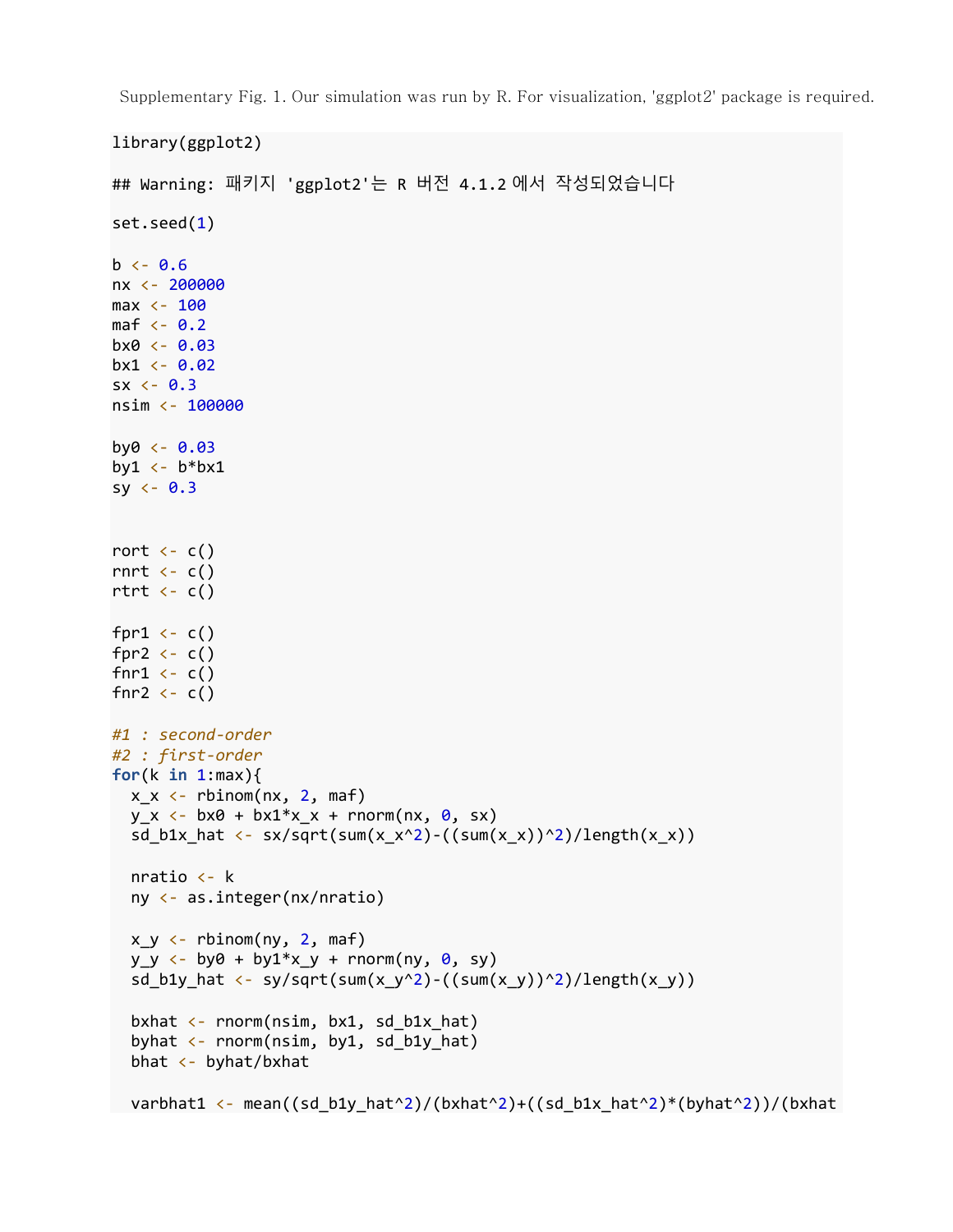```
^{\wedge}4))
  varbhat2 <- mean((sd_b1y_hat^2)/(bxhat^2))
   rort[k] <- varbhat2/var(bhat)
   rnrt[k] <- varbhat1/var(bhat)
   rtrt[k] <- 1
  betas \leftarrow rnorm(100000,0, sqrt(var(bhat)))
  fpr2[k] \leftarrow mean((pnorm(abs(betas), sd=sqrt(varbhat2), lower.tail = F)*2)<=0.
05)
  fpr1[k] \left\langle \cdot \right\rangle mean((pnorm(abs(betas), sd=sqrt(varbhat1), lower.tail = F)*2)\left\langle \cdot \right\rangle05) 
  betas_causal <- rnorm(100000, b, sqrt(var(bhat)))fnr2[k] <- mean((pnorm(abs(betas_causal), sd=sqrt(varbhat2), lower.tail = F)
*2)>0.05)
  fnr1[k] \left\langle \cdot \right\rangle mean((pnorm(abs(betas causal), sd=sqrt(varbhat1), lower.tail = F)
*2)>0.05)}
mydat \langle- data.frame(Proportion = c(rnrt, rort, rep(1,max)), Class=c(rep('2nd
order',max), rep('1st order',max),rep('True',max)), N_Ratio=c(1:max,1:max,1:m
ax))
#Figure 2a
ggplot(mydat, aes(x=N_Ratio)) +geom line(aes(y=Proportion, col=Class), size=1.3) +
  theme bw() +theme(axis.text.x = element text(angle = 0, vjust=0.5, size = 15),
        axis.text.y = element text(angle = 0, vjust=0.5, size = 15),
         panel.grid.minor = element_blank()) +
  coord_cartesian(xlim = c(1, max), ylim = c(0.7, 1.2)) +
  ggtitle("(a)\n\{n"\} +
   labs(x='N Ratio', y='Variance Ratio') +
  theme(axis.title=element text(size=20,face="bold"),
        plot.background = element rect(), legend.position=c(.8, .88),
         legend.text=element_text(size=18),
         legend.title=element_text(size=20),
         plot.title=element_text(size=25))
mydat1 <- data.frame(c(fpr2,fpr1),c(1:max,1:max),rep(c('1st order','2nd order
'),each=length(rort)))
colnames(mydat1) <- c('FPR','N_ratio','Class')
mydat2 <- data.frame(c(fnr2,fnr1),c(1:max,1:max),rep(c('1st order','2nd order
```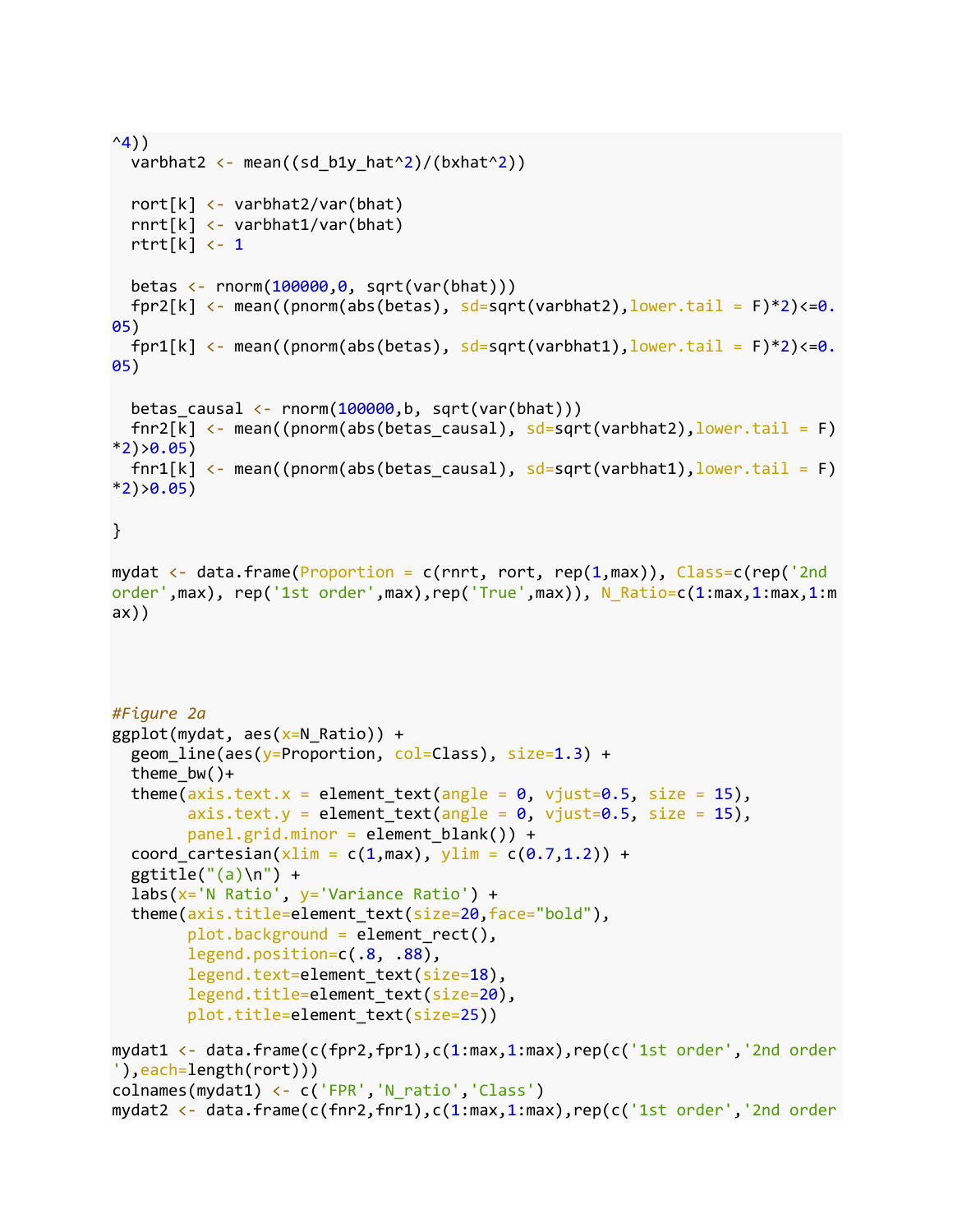```
'),each=length(rort)))
colnames(mydat2) <- c('FNR','N_ratio','Class')
mydat3 <- data.frame(1-c(fnr2,fnr1),c(1:max,1:max),rep(c('1st order','2nd ord
er'),each=length(rort)))
colnames(mydat3) <- c('Power','N_ratio','Class')
#Figure 3
ggplot(mydat1, aes(x=N_ratio)) +geom point(aes(y=FPR,col=Class), size=2) +
  \text{labs}(x='N \text{ Ratio}', y='FPR') +theme bw() +ggtitle("(a)\n\') +
  theme(axis.text.x = element_text(angle = 0, vjust=0.5, size = 15),
        axis.text.y = element_text(angle = 0, vjust=0.5, size = 15),
        panel.grid.minor = element blank())+
  theme(axis.title=element text(size=20,face="bold"),
         plot.background = element_rect(),
         legend.position=c(.8, .88),
        legend.text=element text(size=18),
         legend.title=element_text(size=20),
         plot.title=element_text(size=25))+
  geom_point(mapping =aes(x = N_ratio[2], y = FPR[2]), cex=3, col='red')+
  geom point(mapping =aes(x = N ratio[102], y = FPR[102]), cex=3,col='blue')
ggplot(mydat3, aes(x=N ratio)) +
  geom point(aes(y=Power,col=Class), size=2) +
  \text{labs}(x='N \text{ Ratio}', y='Power') + theme_bw()+
  ggtitle("(b)\n\n\') +
  theme(axis.text.x = element text(angle = 0, vjust=0.5, size = 15),
        axis.text.y = element\_text(name = 0, vjust=0.5, size = 15), panel.grid.minor = element_blank())+
  theme(axis.title=element text(size=20,face="bold"),
         plot.background = element_rect(),
         legend.position=c(.8, .88),
        legend.text=element text(size=18),
        legend.title=element text(size=20),
        plot.title=element text(size=25))+
  geom point(mapping =aes(x = N ratio[2], y = Power[2]), cex=3,col='red')+
  geom_point(mapping =aes(x = N_{relio}[102], y = Power[102]), cex=3, col='blue')
```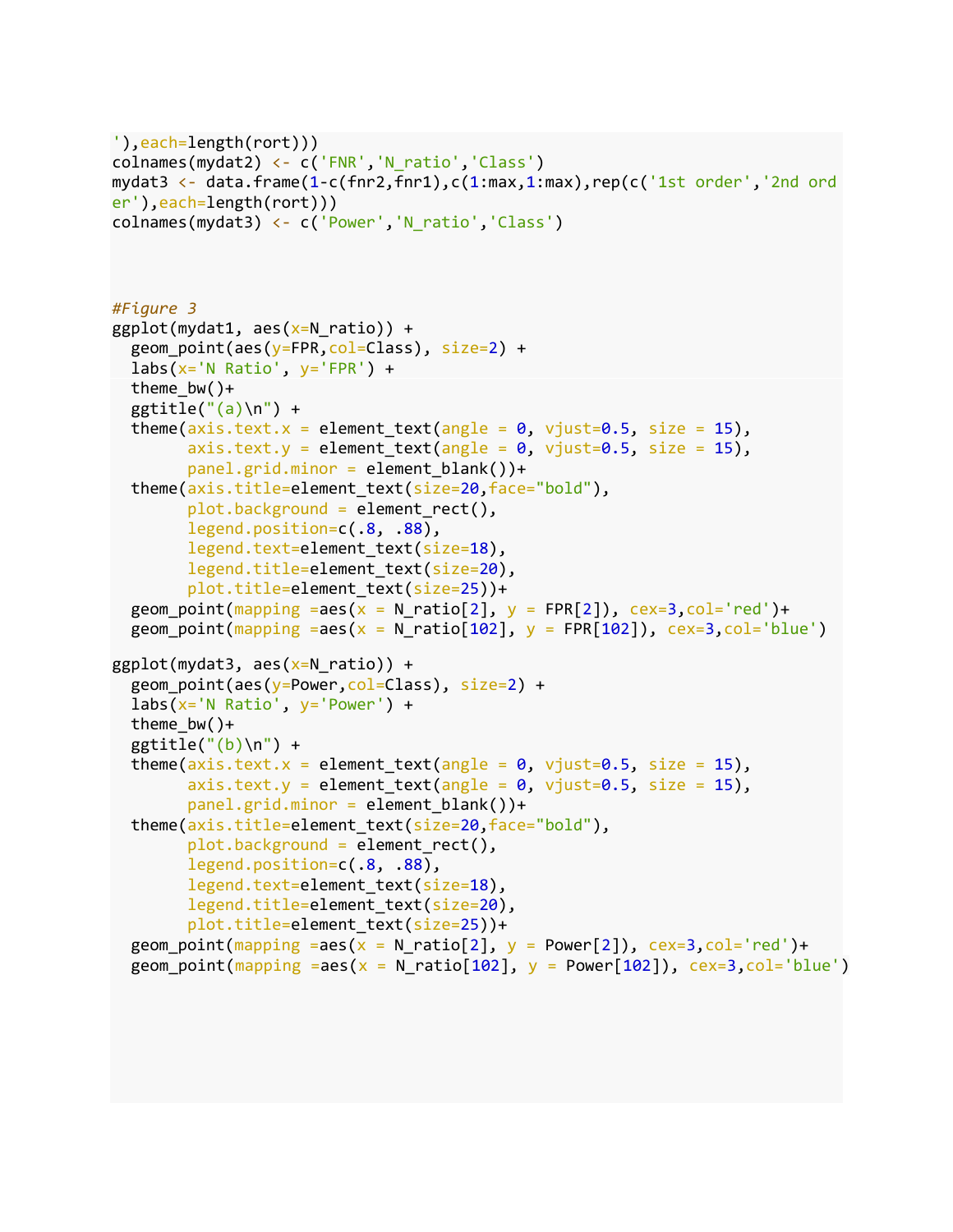```
#Figure 2b
set.seed(1)
nx <- 200000
max < -100maf \leftarrow 0.2
b \times 0 \leftarrow 0.03bx1 < -0.02sx < -0.2by0 \leftarrow 0.03by1 \leftarrow b^*bx\mathbf{1}sy < -0.1rort \leftarrow c()
rnrt \leftarrow c()
rtrt \leftarrow c()
b_set \leftarrow c()
nsim <- 100000
nratio \leftarrow 20
ny <- as.integer(nx/nratio) 
for(k in 1:max){
  b \leftarrow 1/100 * kby1 \leftarrow b*bx1
  x \times \leftarrow rbinom(nx, 2, maf)
  y_x \leftarrow bx0 + bx1*x_x + rnorm(nx, 0, sx)sd_b1x_hat <- sx/sqrt(sum(x_x^2)-((sum(x_x))^2)/length(x_x))
  x_y \leftarrow rbinom(ny, 2, maf)
  y_y \leftarrow by0 + by1*x_y + rnorm(ny, 0, sy)sd_b1y_hat <- sy/sqrt(sum(x_y^2)-((sum(x_y))^2)/length(x_y))
  bxhat \leftarrow rnorm(nsim, bx1, sd_b1x_hat)
   byhat <- rnorm(nsim, by1, sd_b1y_hat)
   bhat <- byhat/bxhat
  varbhat1 <- mean(sd_b1y_hat^2/(bxhat^2)+((sd_b1x_hat^2)*(byhat^2))/(bxhat^
4))
  varbhat2 <- mean(sd_b1y_hat^2/(bxhat^2))
   rort[k] <- varbhat2/var(bhat)
```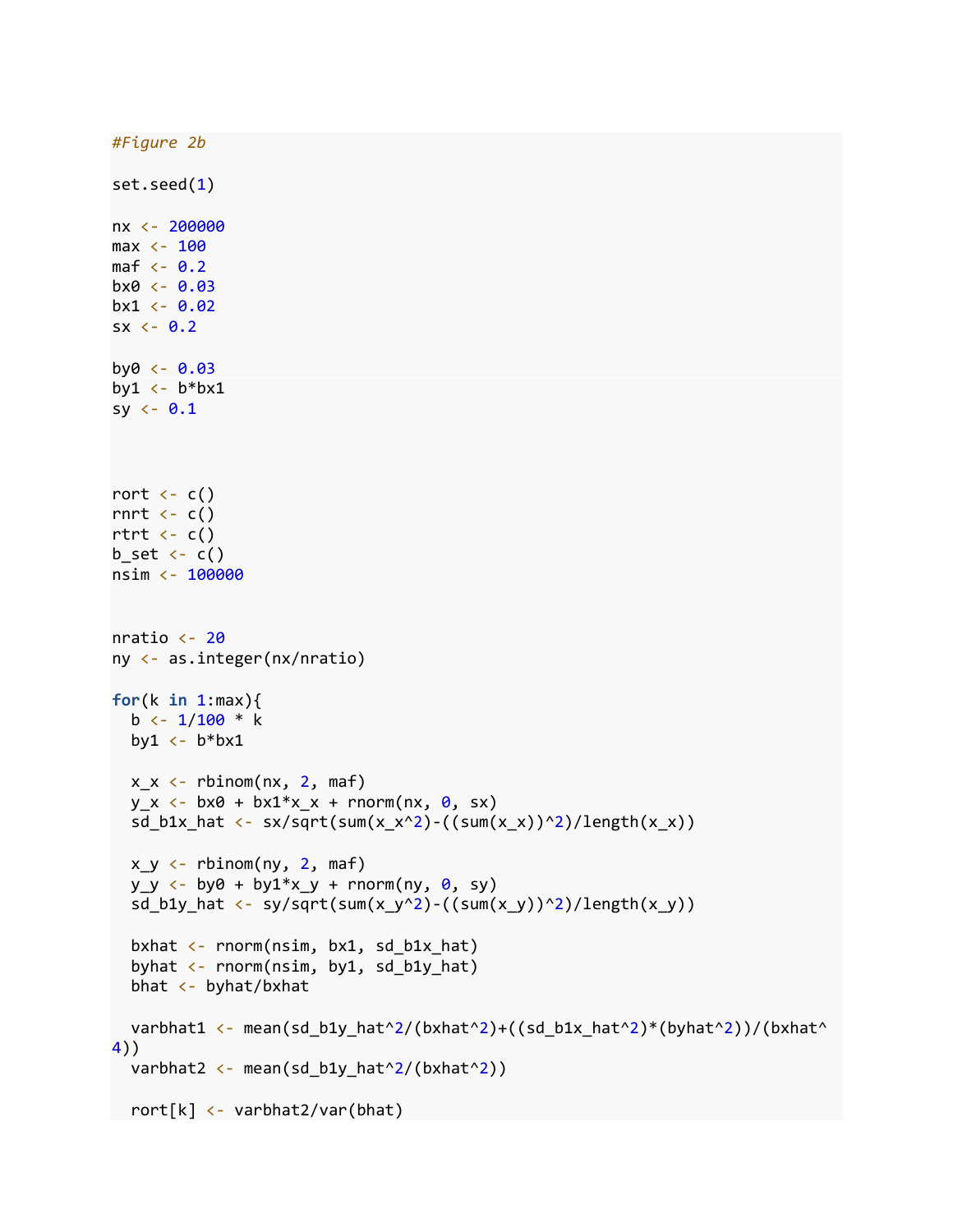```
 rnrt[k] <- varbhat1/var(bhat)
  rtrt[k] < -1b_set[k] <- b
}
mydat \langle \cdot \rangle data.frame(Proportion = c(rnrt, rort, rep(1,max)), Class=c(rep('2nd
order',max), rep('1st order',max),rep('True',max)), b_set=c(b_set,b_set,b_se
t))
ggplot(mydat, aes(x=b_set)) + geom_line(aes(y=Proportion, col=Class), size=1.3) +
  theme bw() +theme(axis.text.x = element text(angle = 0, vjust=0.5, size = 15),
        axis.text.y = element\_text(name = 0, vjust=0.5, size = 15),panel.grid.minor = element blank()) +coord_cartesian(ylim = c(0.6, 1.25)) +
  ggtitle("(b)\n\') +
   labs(x='Beta', y='Variance Ratio') +
  theme(axis.title=element text(size=20,face="bold"),
         plot.background = element_rect(),
         legend.position=c(.8, .88),
         legend.text=element_text(size=18),
         legend.title=element_text(size=20),
         plot.title=element_text(size=25))
```
*#Figure 2c* set.seed(1)  $b \le -0.6$ nx <- 200000  $max < -25$  $b \times 0 \leftarrow 0.03$  $bx1 < -0.02$  $sx < -0.2$ by $0 \leftarrow 0.03$ by1  $\leftarrow$  b\*bx1 sy  $\leftarrow 0.1$ rort  $\leftarrow$  c() rnrt  $\leftarrow$  c() rtrt  $\leftarrow$  c()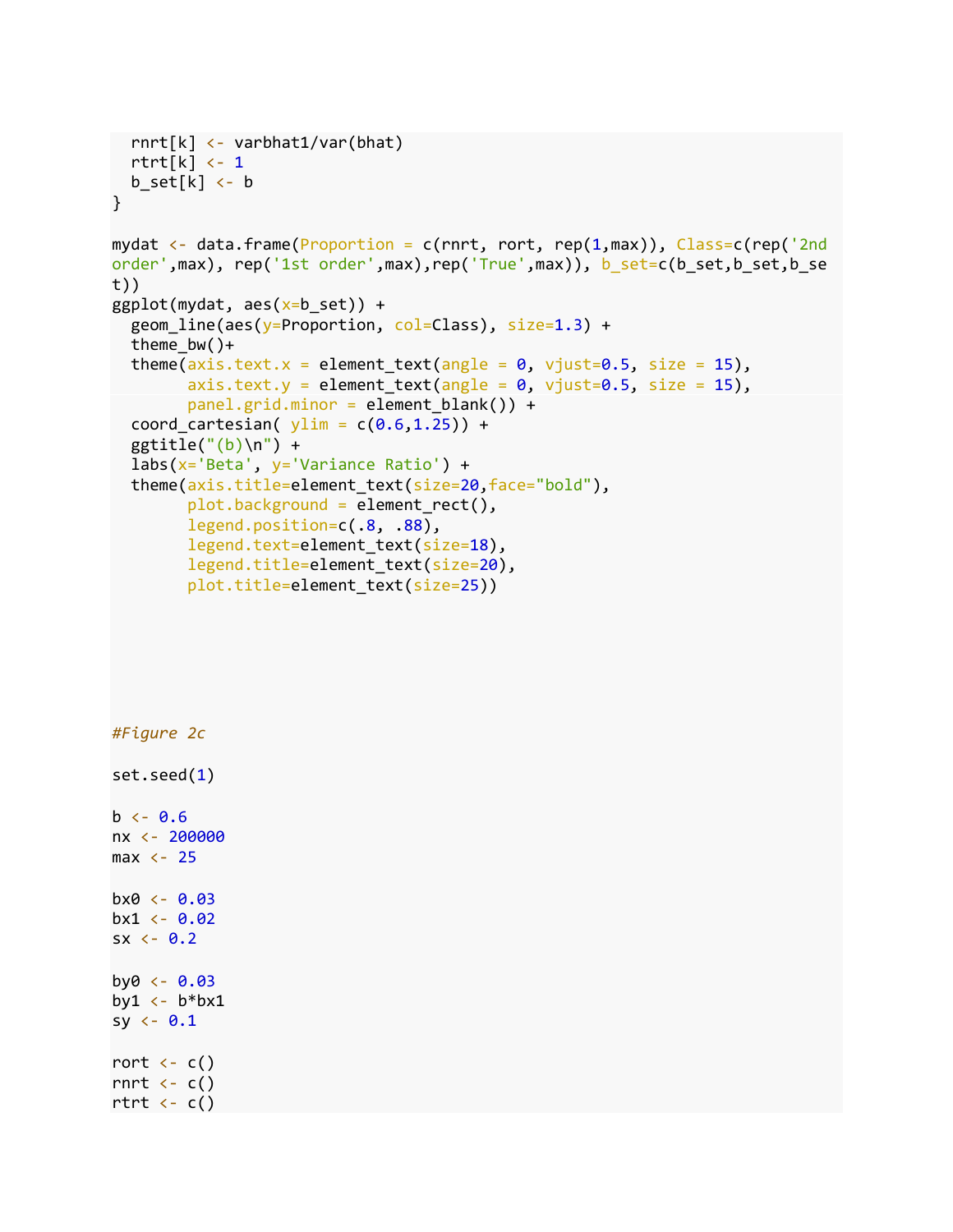```
nsim <- 100000
nratio \leftarrow 20
ny <- as.integer(nx/nratio) 
for(k in 1:max){
  maf <- 0.02 * k
  x_x \leftarrow rbinom(nx, 2, maf)
  y_x \leftarrow bx0 + bx1*x_x + rnorm(nx, 0, sx)sd_b1x_hat <- sx/sqrt(sum(x_x^2)-((sum(x_x))^2)/length(x_x))
  x_y \leftarrow rbinom(ny, 2, maf)
  y_y \leftarrow by0 + by1*x_y + rnorm(ny, 0, sy)sd_b1y_hat <- sy/sqrt(sum(x_y^2)-((sum(x_y))^2)/length(x_y))
  bxhat \leftarrow rnorm(nsim, bx1, sd_b1x_hat)
  byhat \leftarrow rnorm(nsim, by1, sd_b1y_hat)
   bhat <- byhat/bxhat
  varbhat1 <- mean((sd_b1y_hat^2)/(bxhat^2)+((sd_b1x_hat^2)*(byhat^2))/(bxhat
^{\wedge}4))
  varbhat2 <- mean((sd b1y hat^2)/(bxhat^2))
   rort[k] <- varbhat2/var(bhat)
   rnrt[k] <- varbhat1/var(bhat)
  rtrt[k] <- 1
}
mydat <- data.frame(Proportion = c(rnrt, rort, rep(1,max)), Class=c(rep('2nd 
order',max), rep('1st order',max),rep('True',max)), N_Ratio=c((1:max)/(2*max),
(1:max)/(2*max),(1:max)/(2*max))ggplot(mydat, \text{aes}(x=N \text{ Ratio})) +
  geom line(aes(y=Proportion, col=Class), size=1.3) +
  theme bw() +theme(axis.text.x = element_text(angle = 0, vjust=0.5, size = 15),
        axis.text.y = element\_text(name = 0, vjust=0.5, size = 15),panel.get.grid.minor = element blank()) +coord cartesian(x\lim = c(1/(2*max),1/2), y\lim = c(0.6,1.25)) +ggtitle("(c)\n\'') + labs(x='MAF', y='Variance Ratio') +
   theme(axis.title=element_text(size=20,face="bold"),
         plot.background = element_rect(),
         legend.position=c(.8, .88),
```